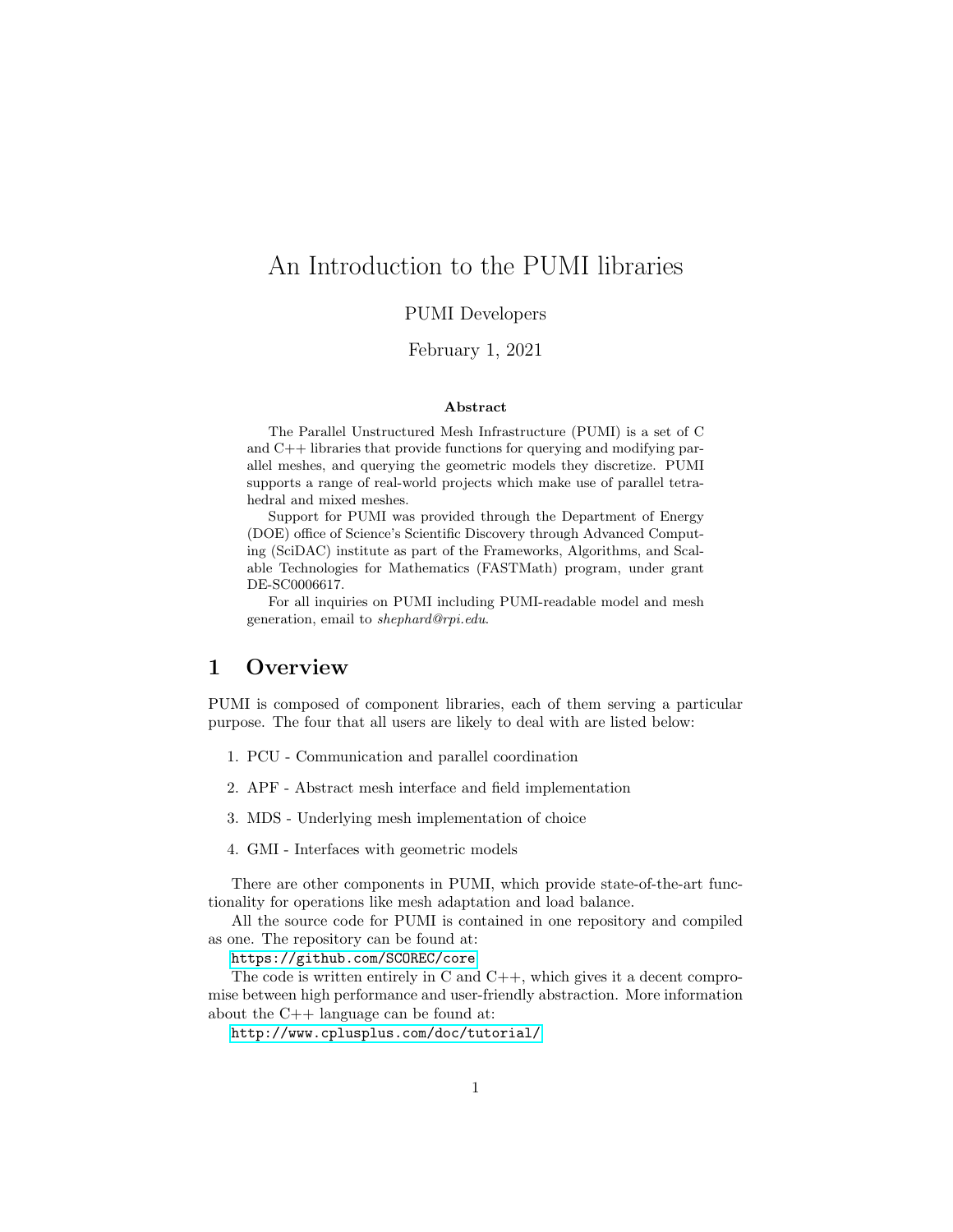Each library provides a header file with structures and functions for users. Documentation for all these low-level structures and functions is provided here:

<http://www.scorec.rpi.edu/~seol/scorec/doxygen>

New user's should access these structures and functions through the [pumi.h](https://github.com/SCOREC/core/blob/master/pumi/pumi.h) header file. Documentation is provided here:

<http://scorec.rpi.edu/~seol/PUMI.pdf>

### <span id="page-1-1"></span>2 PCU

The Parallel Control Utility (PCU) library is built on top of a Message Passing Interface (MPI) implementation, and is meant to be a higher level interface that people can use instead of MPI itself.

MPI is the standard system for building massively parallel programs to run on supercomputers, which all consist at some level of separate computers connected by a network which transmits messages between them. Although it is not necessary to know MPI in order to use PCU, learning MPI is a recommended starting point. A decent introduction to MPI can be found here:

<https://mpitutorial.com/>

PCU was built on the notion that scalable parallel programs often use only the following features of MPI:

- 1. Basic information like MPI [Comm](http://www.mpich.org/static/docs/v3.1/www3/MPI_Comm_size.html) size and MPI [Comm](http://www.mpich.org/static/docs/v3.1/www3/MPI_Comm_rank.html) rank
- 2. Collectives like MPI [Reduce](http://www.mpich.org/static/docs/v3.1/www3/MPI_Reduce.html) and MPI [Bcast](http://www.mpich.org/static/docs/v3.1/www3/MPI_Bcast.html)
- <span id="page-1-0"></span>3. More complex communications implemented with variants of MPI [Isend](http://www.mpich.org/static/docs/v3.1/www3/MPI_Isend.html) and MPI\_[Irecv](http://www.mpich.org/static/docs/v3.1/www3/MPI_Irecv.html)

In particular, PCU implements an efficient algorithm to solve a complex termination-detection problem and provides an interface that so far has been able to replace all hand-coded algorithms of the kind described in Item [3](#page-1-0) above.

Before we describe complex communication, lets begin with an example of simple parallel functionality:

```
#include <PCU.h>
#include <stdio.h>
int main(int argc, char** argv)
{
  int i;
 MPI_Init(&argc, &argv);
 PCU_Comm_Init();
  if (PCU_Comm_Self()==0)
    printf("There are %d total processes:\n", PCU_Comm_Peers());
 printf("Greetings from process %d\n", PCU_Comm_Self());
  i = PCU_Comm_Self() + 1;PCU_Add_Ints(&i, 1);
```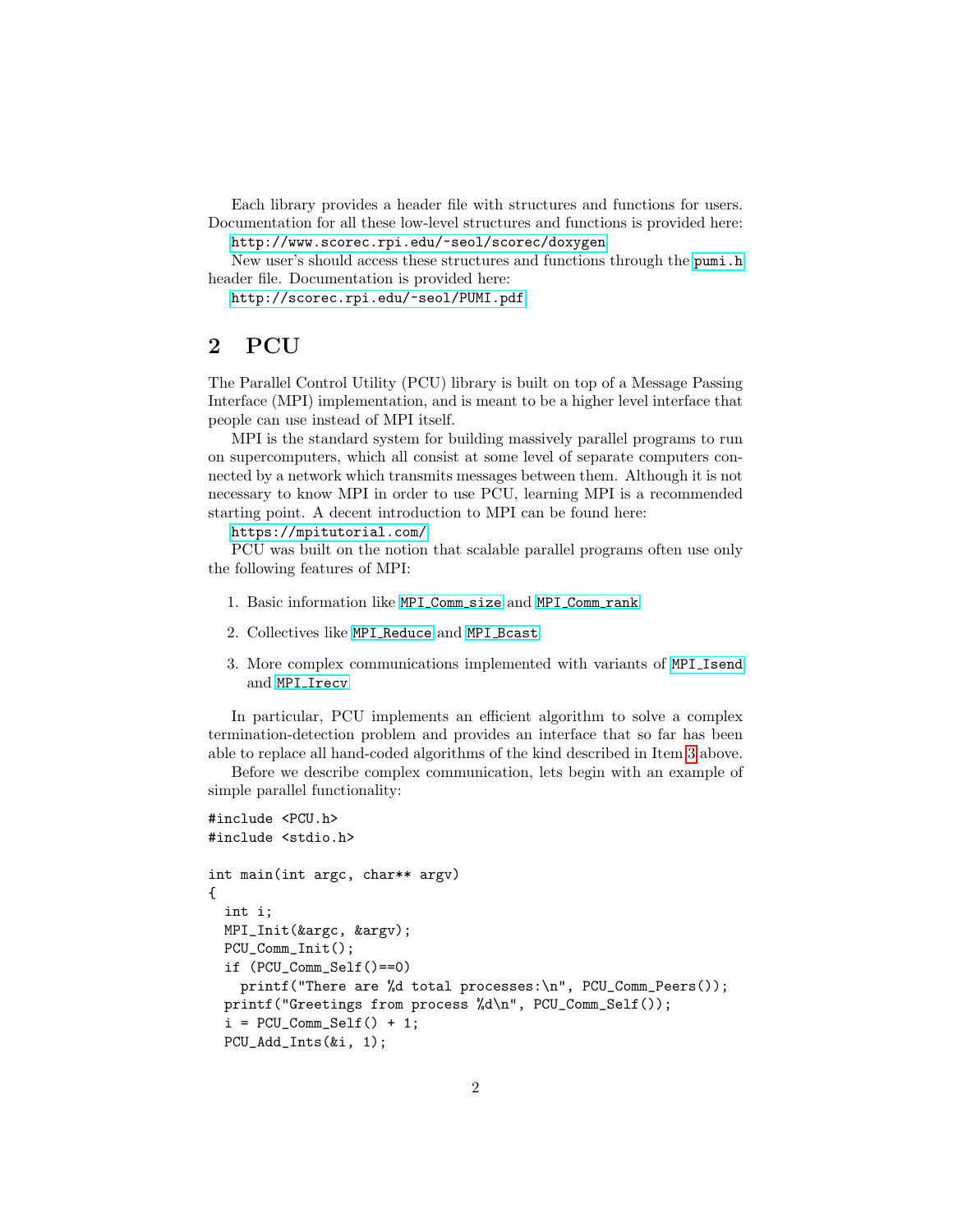```
if (PCU_Comm_Self()==0)
    printf("The sum of the integers from 1 to %d is %d\n",
        PCU_Comm_Peers(), i);
 PCU_Comm_Free();
 MPI_Finalize();
 return 0;
}
```
This program should be compiled and run as a parallel MPI job. It will print the number of MPI processes in the job, a greeting message from each of them, and the sum of the integers from 1 to n, where n is the number of processes in the job. The output will be a bit out of order, which is a fundamental issue with outputting text from a parallel job.

Since PCU uses MPI, MPI must be initialized and finalized around PCU, which has its own initialization and finalization calls. PCU<sub>-Add-[Ints](https://www.scorec.rpi.edu/~seol/scorec/doxygen/pcu_8c.html#abf86ddf22cc114fd2bd3f054a067c225)</sub> performs an all-reduce operation using an array of integers as the input and output. In this case, the array is just one integer,  $i$ , which starts out as the process rank plus one and is overwritten with the sum of all such values across the job.

Now lets take a look at the "phased" communication interface of PCU. The general idea is that all processes participate in a "phase" during which each process sends out messages to other processes. PCU takes care of delivering messages such that by the end of the phase all processes have received the messages sent to them. The following program exchanges an integer message between two processes (it should only be run as a two-process job):

```
#include <PCU.h>
#include <stdio.h>
int main(int argc, char** argv)
{
  int message;
 MPI_Init(&argc, &argv);
 PCU_Comm_Init();
 message = PCU_{\text{Comm\_Self}}() + 1;
 PCU_Comm_Begin();
  if (PCU\_Comm\_Self() == 0)PCU_COMM_PACK(1, message);
  else
    PCU_COMM_PACK(0, message);
 PCU_Comm_Send();
  while (PCU_Comm_Receive()) {
    PCU_COMM_UNPACK(message);
    printf("%d received \"%d\" from %d\n",
        PCU_Comm_Self(), message, PCU_Comm_Sender());
  }
  PCU_Comm_Free();
 MPI_Finalize();
```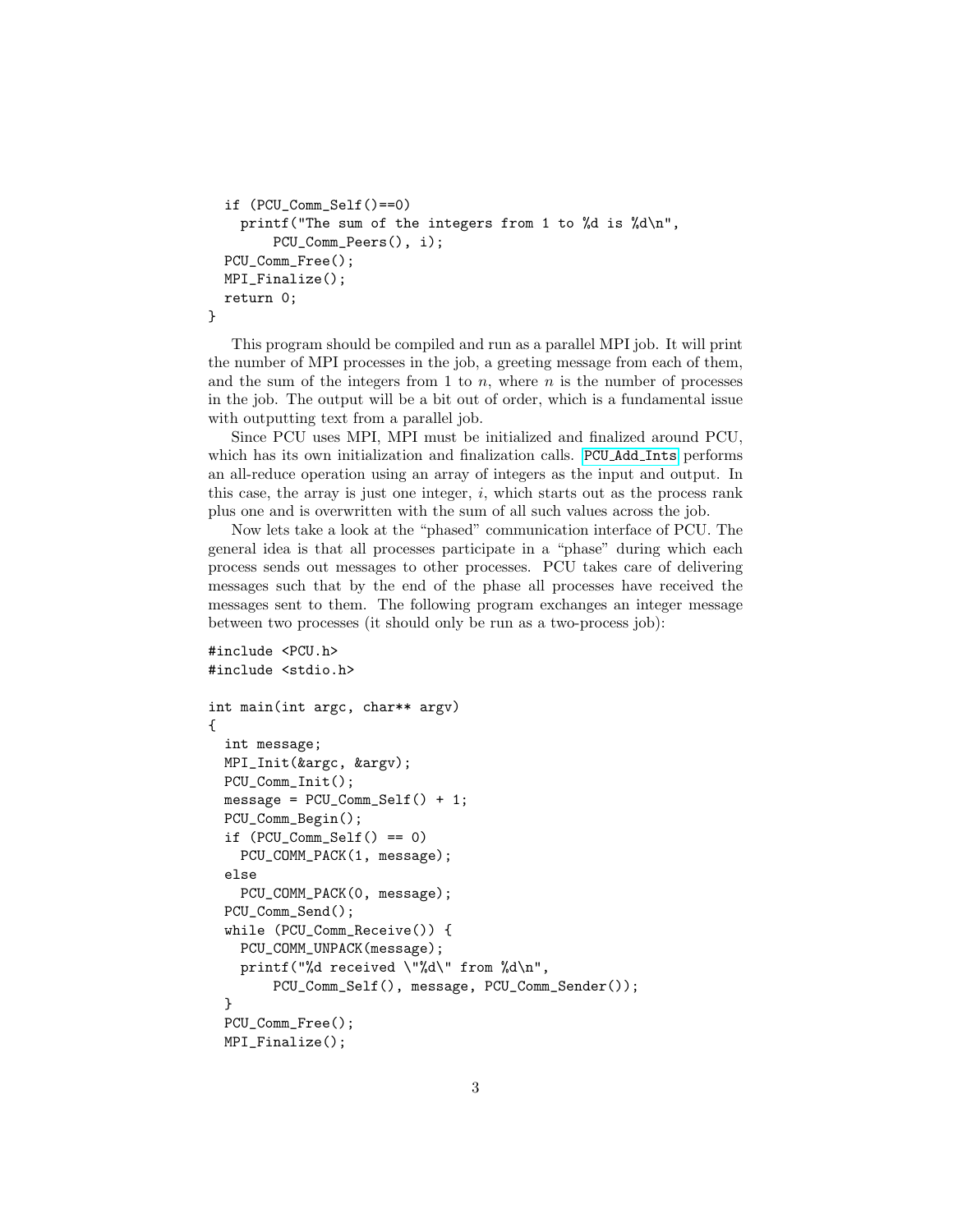```
return 0;
}
```
A phase begins when all processes call PCU Comm [Begin](https://www.scorec.rpi.edu/~seol/scorec/doxygen/pcu_8c.html#aa1821bf79d880c38cdd91515751799ac) . After that, each process may call PCU Comm [Pack](https://www.scorec.rpi.edu/~seol/scorec/doxygen/pcu_8c.html#afd8a6600d960129089c45fd49c1b2311) or the more convenient PCU COMM PACK macro to pack data to be sent to some destination. When all packing is over, a process should call PCU [Comm](https://www.scorec.rpi.edu/~seol/scorec/doxygen/pcu_8c.html#a263061f00174fc7a004dcb198778006c) Send and enter a loop based on PCU Comm [Receive](https://www.scorec.rpi.edu/~seol/scorec/doxygen/pcu_8c.html#ad02bc960bcfa8e2d6b09458dca38bf53) . Inside this loop, it should unpack the stream of incoming data. PCU Comm [Sender](http://scorec.rpi.edu/~seol/scorec/doxygen/pcu_8c.html#ac4577ded2ec61de4b4141e3353aac440) will tell where the current data is coming from; all data from the same source arrives together in the order it was sent.

The functions PCU Comm Init, PCU Comm Free, PCU Comm Peers, PCU Comm Self, PCU\_Comm\_Barrier are respectively equivalent to pumi\_start, pumi\_finalize, pumi\_size, pumi\_rank and pumi\_sync in pumi.h.

### <span id="page-3-0"></span>3 Mesh

MDS is the library which handles the concrete mesh structure. The header file [apfMDS.h](https://github.com/SCOREC/core/blob/master/mds/apfMDS.h) provides the few functions which are not part of the [pumi.h](https://github.com/SCOREC/core/blob/master/pumi/pumi.h) interface. Probably the first used functions will be pumi geom load and pumi mesh load.

```
int num_parts = pumi_size();
pGeom g = pumi_geom_load("model.dmg");
pMesh mesh = pumi_mesh_load(g, "mesh.smb", num_parts);
```
This function will read a geometric model file and mesh files into the data structure referenced by the variable called g and mesh. See Section [4](#page-4-0) for more information about loading geometric model files.

The second argument of *pumi\_mesh\_load* is the mesh file name. As for the mesh files, if the mesh is partitioned, there is one file per part, where a part is the subset of the mesh stored on one process. So, a two-part mesh would have files named mesh0.smb and mesh1.smb, and a serial (single-part) mesh just has one file called mesh0.smb. The part number at the end of the name is inserted automatically, so calling the function with "mesh.smb" in the code results in mesh0.smb being read into process 0, and so on for other processes.

The third argument of *pumi\_mesh\_load* is the number of mesh files. Suppose pumi mesh load is called on p processes  $(p>1)$  and the number of mesh file is 1 (in other words, you have only mesh0.smb). In this case, the serial mesh is loaded onto the master process (process  $(0)$ ) and partitioned to p processes. If you are running on  $p$  processes and need to load a mesh with  $p$  parts, then the third argument to should be  $pum i_size()$ . We do not currently support loading more than one mesh file per process.

At the end of your program, you should release the memory that was used to store the mesh and geometric model.

#### pumi\_mesh\_delete(mesh);

See Section [5.6](#page-8-0) for a description of the APIs needed to construct your own small mesh.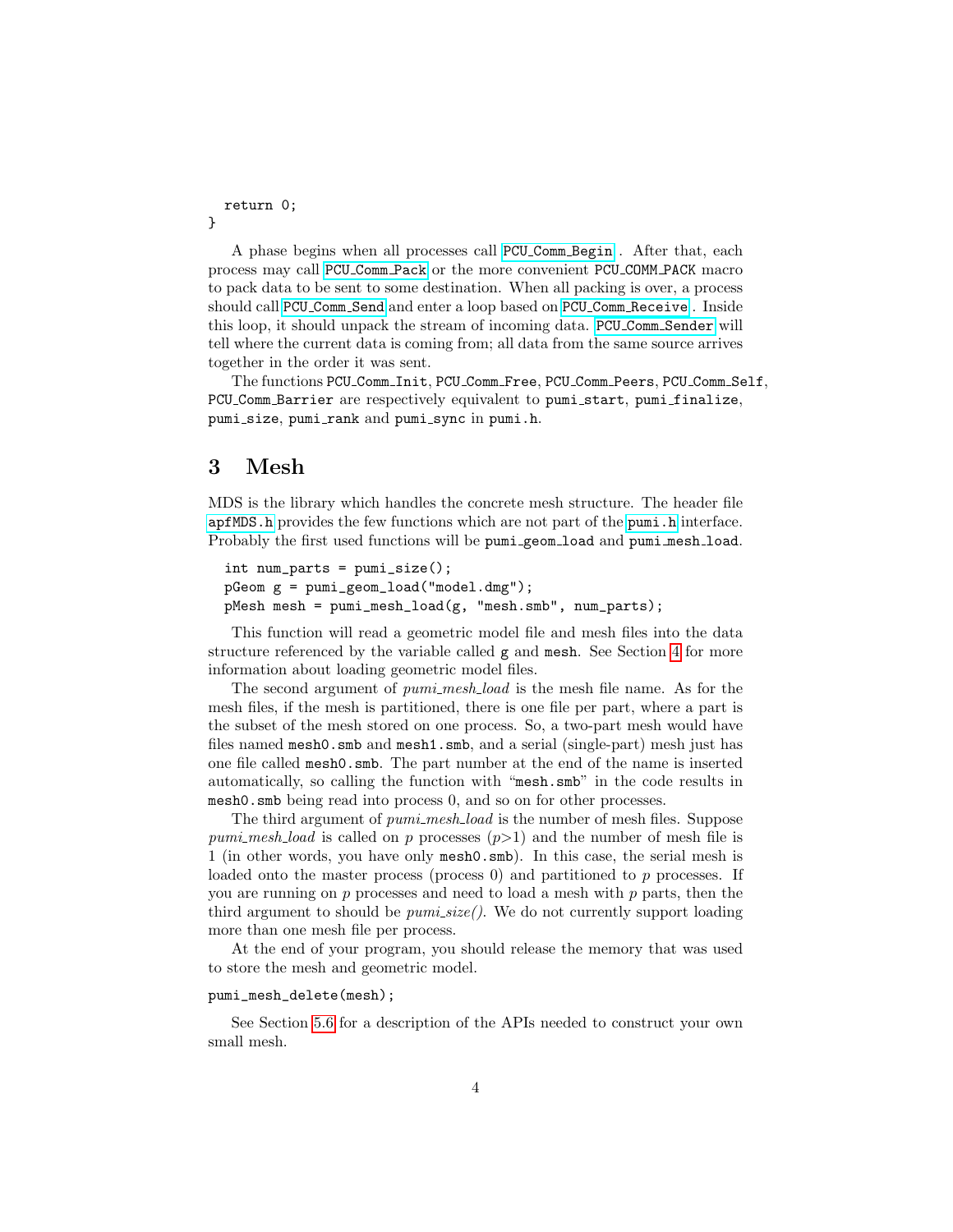### <span id="page-4-0"></span>4 Geometric Model

GMI is the library which bridges geometric model structures to a mesh that users interact with. Interactions are mainly through [pumi.h](https://github.com/SCOREC/core/blob/master/pumi/pumi.h), but for advanced modeling operations direct calls to GMI may be necessary. Usually, though, users are concerned only with loading geometric model files. As there are many kinds of geometric models, the user has to specify the "model type" along with geometric model files. In case of PUMI API, the function *pumi\_geom\_load* performs both model type set-up and model loading as the second argument is a character string specifying the model type ("null" for no model, "mesh" for mesh-driven model, and "analytic" for analytic model). The simple format is the "mesh model" format whose files end in .dmg and contain just enough information to maintain the relationship between the mesh and geometric model. To load a mesh model,

pumi\_geom\_load(/path/to/your/mesh/model.dmg, "mesh");

Users who do not have a geometric model can use the "null" geometric model. The null model provides the minimal necessary behavior to support most mesh and field functionality. The following call creates a null model:

pumi\_geom\_load("", "null");

### 5 APF

The APF library provides an abstract interface to various mesh implementations, and the storage of fields on the mesh. Part of its structures and functionalities are accessible through [pumi.h](https://github.com/SCOREC/core/blob/master/pumi/pumi.h). However, since it is abstract, users may need to interact a little with the concrete implementations behind it. When the underlying objects need to be accessed it is important to understand that a [apf::Mesh](http://scorec.rpi.edu/~seol/scorec/doxygen/classapf_1_1Mesh.html) object can be queried but not modified, while a [apf::Mesh2](http://scorec.rpi.edu/~seol/scorec/doxygen/classapf_1_1Mesh2.html) object may be queried and modified. In [pumi.h](https://github.com/SCOREC/core/blob/master/pumi/pumi.h), the data type to a modifiable mesh instance (pointer to a mesh data structure) is pMesh .

#### 5.1 Entities

These functions will refer to mesh entities in the form of pMeshEnt variable. One of the most fundamental pieces of information you can get out of an pMeshEnt variable is what kind of entity it is. The kind is encoded in a  $C++$  enumeration value,

```
enum PUMI_EntTopology {
 PUMI_VERTEX, // 0
 PUMI_EDGE, // 1
 PUMI_TRIANGLE, // 2
```
PUMI\_QUAD, // 3 PUMI\_TET, // 4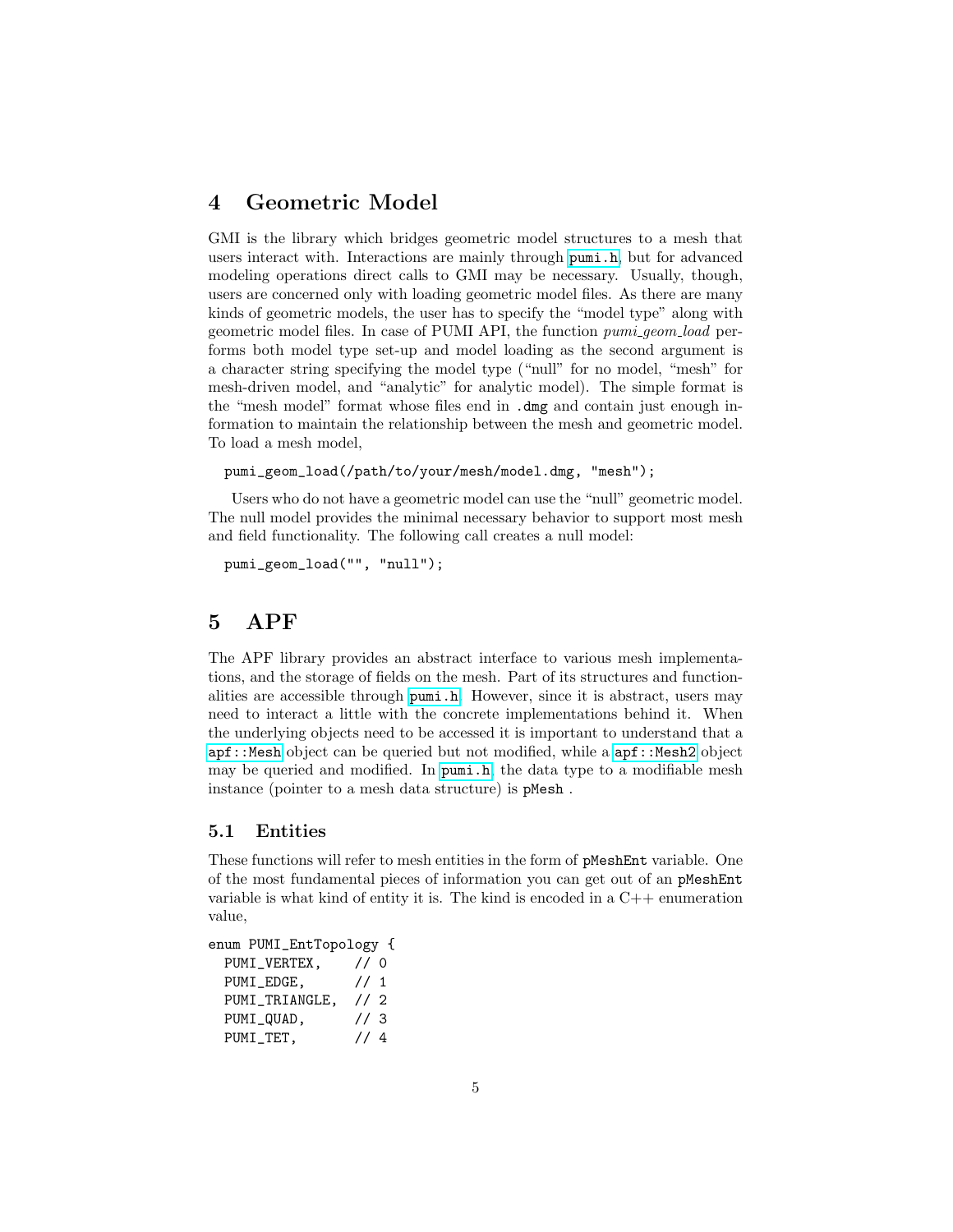```
PUMI_HEX, // 5
 PUMI_PRISM, // 6
 PUMI_PYRAMID // 7
);
```
and obtained using *pumi\_ment\_getTopo*.

```
pMeshEnt e = \dots;int topology = pumi_ment_getTopo(e);
if (topology == PUMI_QUAD)
   std::cout << "this is a quad\n";
```
#### <span id="page-5-0"></span>5.2 Numbering

First-time users may want a way to identify mesh entities for printing to application output (i.e. via printf and friends) and/or for viewing in Paraview (see Appendix [A\)](#page-12-0).

A general way to do this is using a Numbering object. To number the regions, one can do the following:

```
pNumbering numbers = pumi_numbering_createOwnDim(
    mesh, "my_numbers", 3);
```
The second argument is a name of your choice, unique to this numbering object. The last argument says to number three-dimensional entities, i.e. regions.

The following numbers mesh vertices and retrieves a vertex number.

```
pNumbering numbers = pumi_numbering_createOwnDim(mesh, "vtx_numbers", 0);
pMeshEnt vertex = ...;
```
int vertex\_id = pumi\_node\_getNumber(numbers, vertex, 0, 0);

The last two arguments are used to number high-order fields and multiple degrees of freedom per node, if you don't use those advanced features just set them to zero.

In other cases, you may want to assign numbers yourself. To do that, start by making an empty numbering:

```
pNumbering numbers = pumi_numbering_create(
       mesh, "my_numbers", pumi_mesh_getShape(mesh), 1);
```
The third argument specifies that we are numbering the mesh nodes and the last argument specifies that there is just one number per node. Then you can set the numbers yourself using pumi node setNumber.

Also note that Numbering is a good way to store any integer value on mesh entities, not necessarily an ordered numbering.

#### 5.3 Iteration

Most operations will require iterating over mesh entities, which can be done one dimension at a time. Iteration uses an iterator pointer as follows: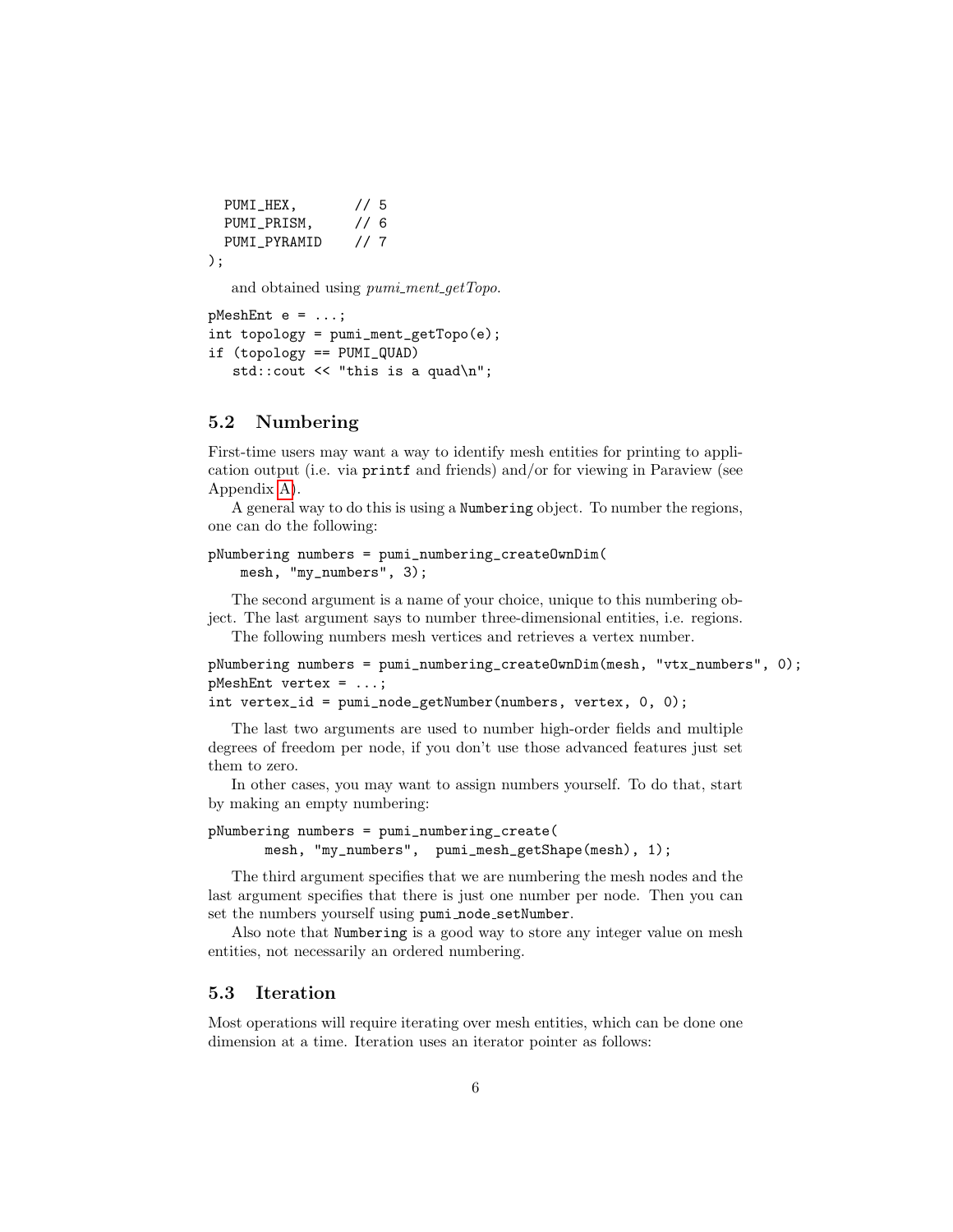```
pMeshIter it = mesh->begin(1);
pMeshEnt e;
while ((e = mesh{\rightarrow}iterate(it))) {
  /* use "e" somehow */
}
mesh->end(it);
```
#### 5.4 Coordinates and Vector3

You can query and modify the coordinates of mesh nodes. Using [pumi.h](https://github.com/SCOREC/core/blob/master/pumi/pumi.h) the coordinate information is handled in the form of an array of three double-precision floating point values. For example, the following code changes the y-coordinate of vertex v and print:

```
#include <iostream>
#include <pumi.h>
double v[3];
pumi_node_getCoord(vertex, 0, v);
v[1] = 0.8;pumi_node_setCoord(vertex, 0, v);
std::cout << "vertex coord (" << v[0]<<", "<<v[1]<<", "<<v[2]<< ")\n";
```
In the low-level implementation, the coordinate information is handled in the form of Vector3 objects. You can treat Vector3 just like an array, but it is possible to apply mathematical operators like addition, subtraction, multiplication by a scalar, etc. to these objects. There is also a  $C++$  stream output operator for these objects, which means they can be given to  $C++$ 's  $std::count$ .

```
#include <iostream>
#include <pumi.h>
Vector3 v1;
pumi_node_getCoordVector(vertex1, 0, v1);
std::cout << "vertex coord "<<v1<<"\n";
Vector3 v2(8.0 / 4 * i, 8.0 / 6 * j, 0);
pumi_node_setCoordVector(vertex2, 0, v2);
// cross product of v1 and v2
Vector3 V = pumi\_vector3\_cross(v1, v2);
```
The second argument to set/get coordination information is intended to handle high order fields where there is more than one node per mesh entity. For first-order mesh entities, set this to zero. For quadratic meshes, these functions will operate on edges as well as vertices.

Speaking of quadratic meshes, you can convert a linear mesh to a quadratic mesh using the following call:

```
pumi_mesh_setShape(mesh, pumi_shape_getLagrange(2));
```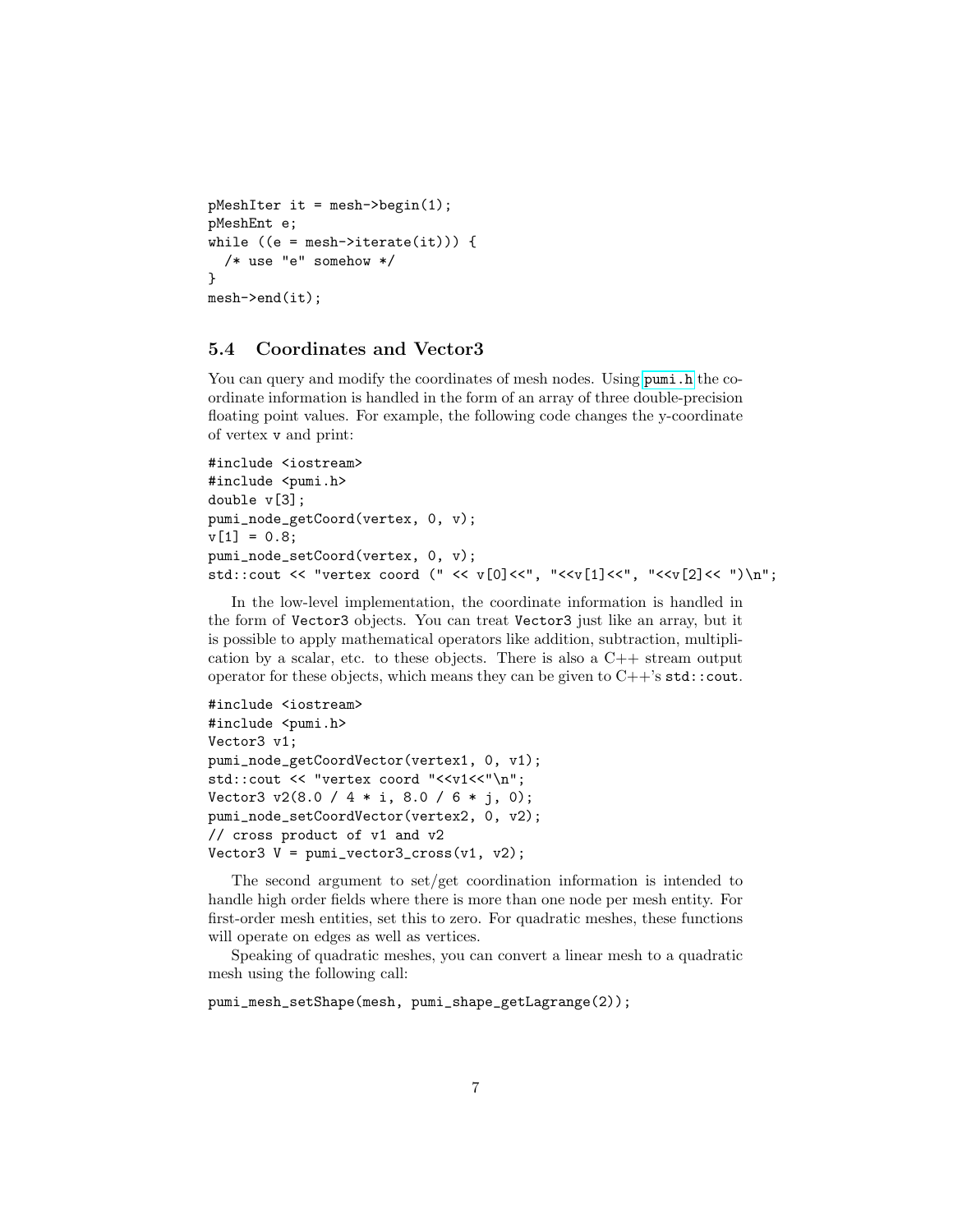#### 5.5 Adjacency

Most finite element algorithms require adjacency information. The most important information is downward adjacency, for example, getting the vertices of an element.

```
pMeshEnt element = ...;
std::vector<pMeshEnt> v;
pumi_ment_getAdj(element, 0, v);
size_t numVertices = v.size();
pMeshEnt lastVertex = v[numVertices - 1];
```
The second argument to pumi ment getAdj is the target dimension, in this case 0 meaning vertices.

The inverse of downward adjacency is upward adjacency, for example, what elements are bound by a vertex.

```
pMeshEnt vertex = ...;
std::vector<pMeshEnt> e;
pumi_ment_getAdj(vertex, pumi_mesh_getDim(m), e);
pMeshEnt element = e[e.size() - 1];
```
Below is a full example program demonstrating file reading, adjacency queries, and coordinate output using PUMI API. It will print one line for each element in the mesh, containing its vertex coordinates.

```
#include <mpi.h>
#include <vector>
#include <iostream>
#include <iomanip>
#include "pumi.h"
int main(int argc, char** argv)
{
 MPI_Init(&argc, &argv);
 pumi_start(); // equivalent to PCU_Comm_Init()
 pGeom g = pumi_geom_load("cube.dmg", "mesh");
 pMesh mesh = pumi_mesh_load(g, "tet-mesh-1.smb", pumi_size());
 pMeshIter it = mesh->begin(pumi_mesh_getDim(mesh));
 pMeshEnt e;
 int elm=0;
  std::cout <<"element_index (x0,y0,z0) (x1,y1,z1) ... (x3,y3,z3)\n";
 while ((e = mesh{\rightarrow}iterate(it))) {
    std::vector<pMeshEnt> vertices;
    pumi_ment_getAdj(e, 0, vertices);
    size_t numVertices = vertices.size();
    std::cout << elm << " ";
    for (size_t i = 0; i < numVertices; ++i) {
      Vector3 pt;
```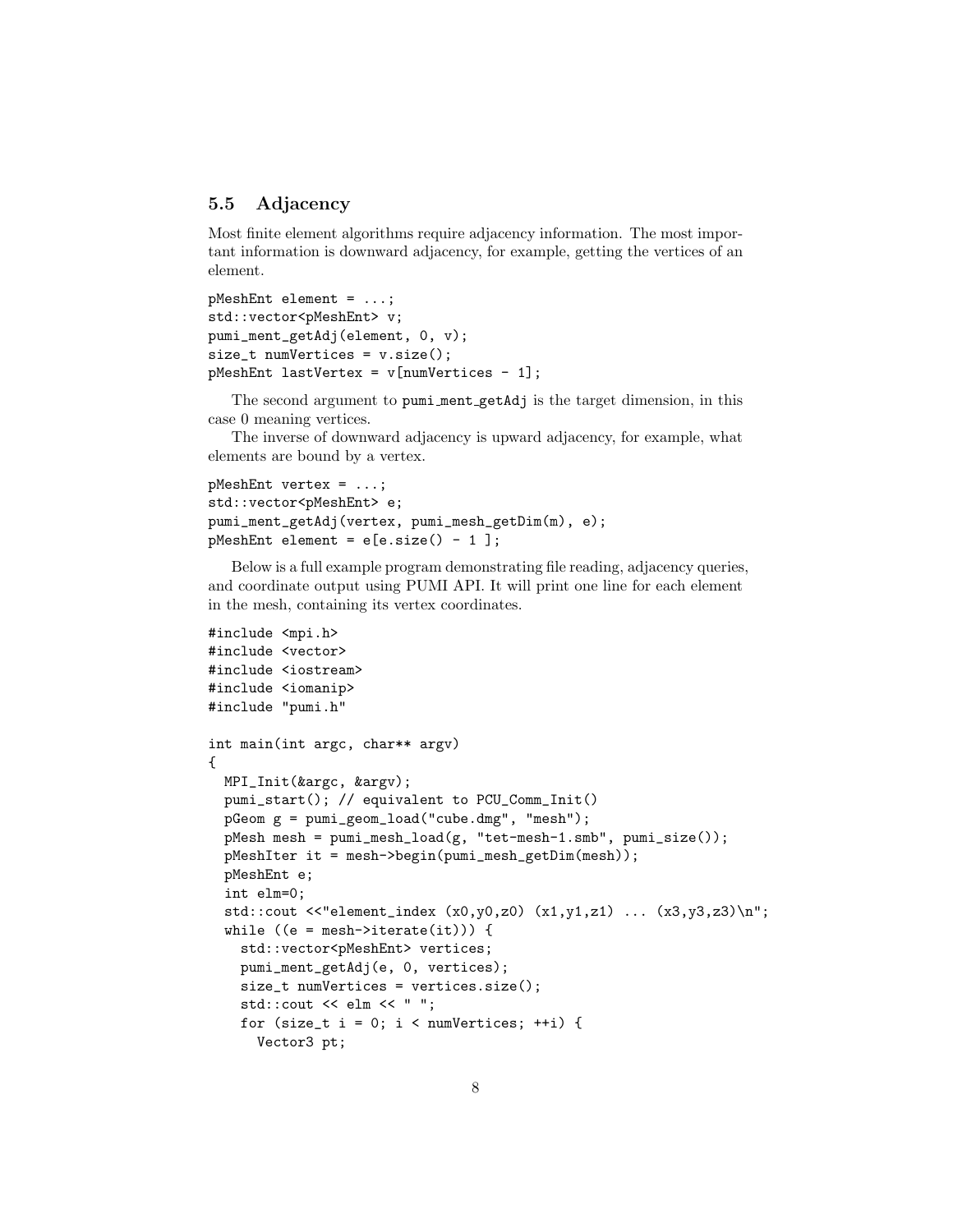```
pumi_node_getCoordVector(vertices[i], 0, pt);
      std::cout << std::setprecision(3) << pt << " ";
    }
    std::cout<<"\n";
    elm++;
 }
 mesh->end(it);
 pumi_mesh_delete(mesh);
 pumi_finalize(); // equivalent to PCU_Comm_Free()
 MPI_Finalize();
}
```
#### <span id="page-8-0"></span>5.6 Construction

Finally, you may want to construct your own mesh at some point. This is usually best separated into two steps:

- 1. create the vertices at the right points.
- 2. create the elements based on their vertices

Prior to these steps, refer to Section [3](#page-3-0) for how to create an empty mesh. Then use pumi mesh createVtx to create a vertex. Its arguments are mesh instance, the geometric classification, and xyz coordinates. The geometric classification can be left as NULL if the model derivation described in [3](#page-3-0) is used after construction.

The vertex pointers need to be stored in some sort of structure (e.g., std::vector) for use in the second step, which is to create elements using pumi mesh createElem. Note that pumi mesh createElem is given an array of vertices, and the order of those vertices is important. The documentation for  $apf::Mesh::getDownward$ shows pictures of the expected ordering for vertices in this array, for each element type.

Finally, when mesh construction is over, the function pumi mesh freeze has to be called to finalize the mesh data structure. After pumi mesh freeze is called, it is possible to run a stringent verification on the mesh structure itself, to make sure no mistakes were made during construction. This is done using pumi mesh verify.

Here is a full example code which constructs a one-tet mesh and writes vtu files that can be rendered in ParaView. Use of ParaView is discussed in Appendix [A.](#page-12-0)

```
#include <mpi.h>
#include "pumi.h"
int main(int argc, char** argv)
{
 MPI_Init(&argc, &argv);
```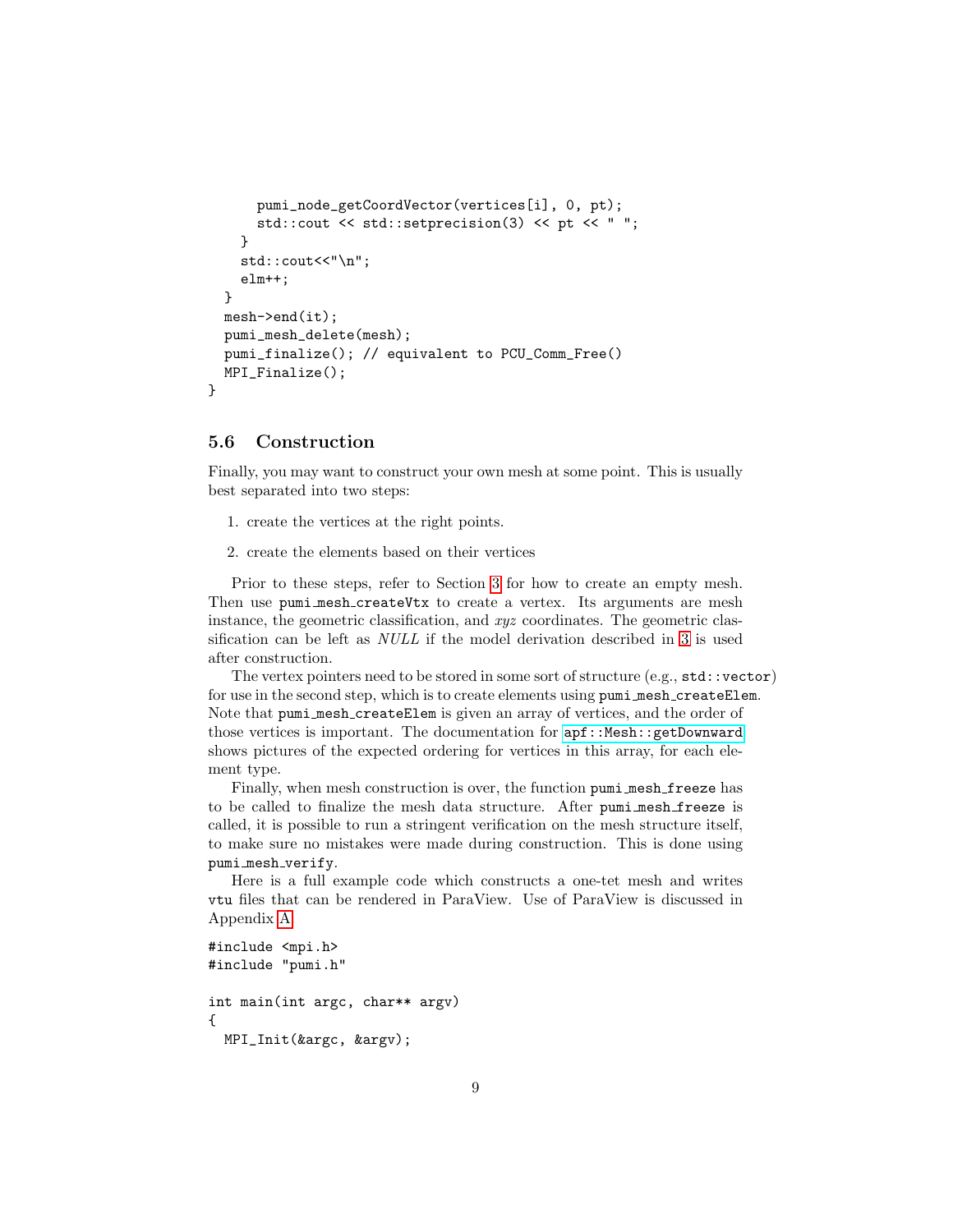```
pumi_start();
pGeom g = pumi_geom_load("", "null");
pMesh mesh = pumi_mesh_create(g, 3, false);
double points[4][3] = {{0,0,0},{1,0,0},{0,1,0},{0,0,1}};
pMeshEnt vertices[4];
for (int i = 0; i < 4; +i)
  vertices[i] = pumi_mesh_createVtx(mesh, NULL, points[i]);
pumi_mesh_createElem(mesh, NULL, PUMI_TET, vertices);
pumi_mesh_freeze(mesh);
pumi_mesh_verify(mesh);
pumi_mesh_write(mesh, "onetet", "vtk");
pumi_mesh_delete(mesh);
pumi_finalize();
MPI_Finalize();
```
#### 5.7 Classification

}

When the mesh is classified onto a geometric model of some sort, we can query that relationship. In [pumi.h](https://github.com/SCOREC/core/blob/master/pumi/pumi.h), the data type to a geometric model instance (a pointer to geometric model data structure) is pGeom. Given a mesh instance, the function pumi mesh getGeom returns its associated geometric model instance. The data type to a geometric model entity is pGeomEnt.

For many meshing operations, two integers are all the information we need about a geometric model entity. First, is the dimension (like mesh entities, there are vertices, faces, etc.). Second, is a unique integer ID which sets the entity apart from all other entities of the same dimension (these ID's are not necessarily unique across *all* model entities). Given a geometric model entity, the function pumi ment getGeomClas returns the geometric model entity instance it is associated with.

```
pGeom g = pumi_mesh_getGeom(mesh);
pMeshEnt e = \dots;pGeomEnt ge = pumi_ment_getGeomClas(e);
int dimension = pumi_gent_getDim(ge);
int id = pumi\_gent\_getID(ge);
assert(pumi_geom_getNumEnt(g, dimension));
```
#### 5.8 Parallel Meshes

Once you are dealing with parallel, or partitioned, meshes, it will be important to get information about how the mesh is partitioned. In PUMI, we partition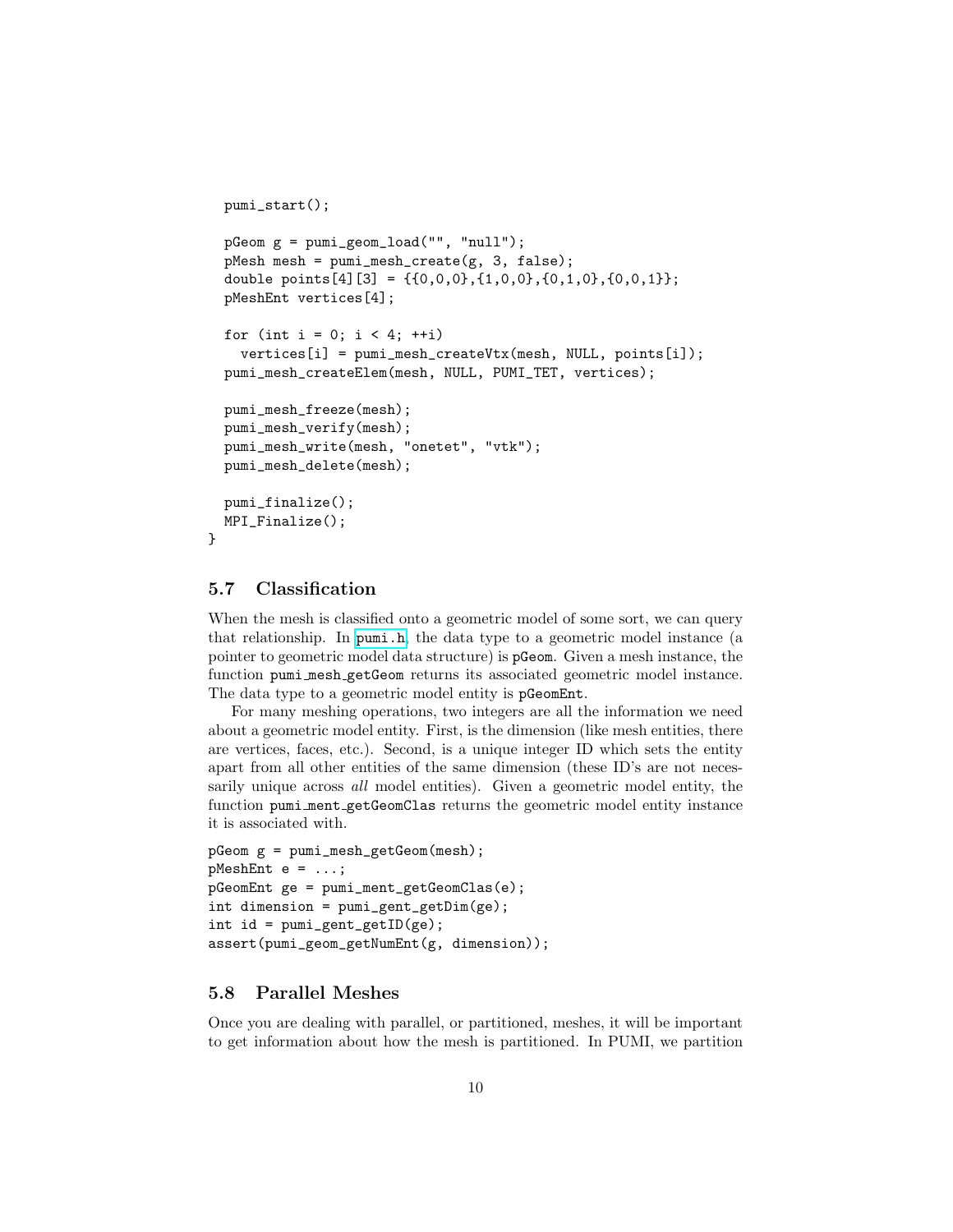meshes by elements. That is, each element will exist in exactly one part. All mesh entities which bound that element will also exist on the same part. Because mesh entities may bound multiple elements, they may exist on multiple parts. This is where remote copies come in. Each mesh entity stores information about the other parts on which it exists, including pointers to its other copies.

```
pMeshEnt vertex = ...;
Copies remotes;
pumi_ment_getAllRmt(vertex, remotes);
for (pCopyIter it = remotes.begin();
     it != remotes.end(); ++it)
  std::cout << "shared with part " << it->first << '\n;
```
Copies is a [std::map](http://www.cplusplus.com/reference/map/map/) whose keys are part numbers and whose values are pointers to copies on those parts. We will return later to the issue of these pointers and why they are there.

Before that, a few more basics. First, recall from Section [2](#page-1-1) that pumi rank gives you the process rank. This is identical to the part number, so remember that the two can be used interchangeably. Second, given a mesh entity with copies, the PUMI system decides on one of the copies to designate as the owner. You can check whether the local copy is the owner:

```
if (pumi_ment_isOwned(vertex))
  std::cout << "yes\n";
```
Now we can put those concepts all together and write a program which sets up a numbering by first assigning numbers to the vertices which it owns, and then communicating those numbers to the non-owned copies so that all copies of the same vertex have the same number. To do this, we need to use the pointer values in Copies. This gives us pMeshEnt values which are usable on the destination part to refer to the copy. As with the previous program, this one writes vtu files that can be visualized in ParaView (see Appendix [A\)](#page-12-0).

```
#include <mpi.h>
#include "PCU.h"
#include "pumi.h"
int main(int argc, char** argv)
{
 MPI_Init(&argc, &argv);
 pumi_start();
  pGeom g = pumi_geom_load("cube.dmg", "mesh");
 pMesh mesh = pumi_mesh_load(g, "parallelMesh.smb", pumi_size());
 pMeshEnt vertex;
 pMeshIter it;
  int numOwned = 0;
```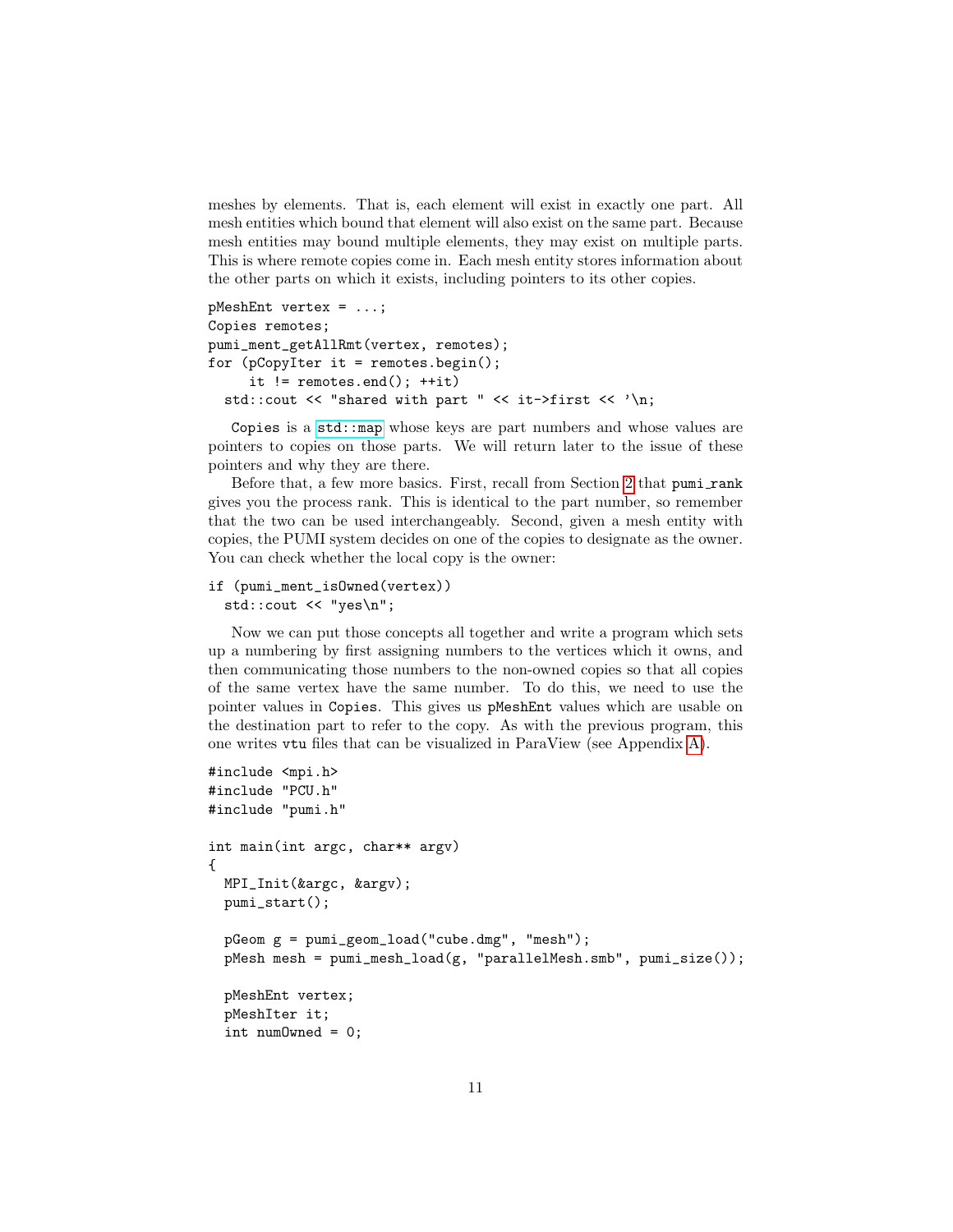```
it = mesh->begin(0);while ((vertex = mesh->iterate(it)))if (pumi_ment_isOwned(vertex))
      ++numOwned;
 mesh->end(it);
  int offset = numOwned;
 PCU_Exscan_Ints(&offset, 1);
 pNumbering numbers = pumi_numbering_create(
      mesh, "my_numbers", pumi_mesh_getShape(mesh), 1);
 int i = offset;
  it = mesh->begin(0);while ((vertex = mesh->iterate(it)))
    if (pumi_ment_isOwned(vertex))
     pumi_node_setNumber(numbers, vertex, 0, 0, i++);
 mesh->end(it);
 PCU_Comm_Begin();
  it = mesh->begin(0);while ((vertex = mesh->iterate(it)))if (pumi_ment_isOwned(vertex)) {
      Copies remotes;
      pumi_ment_getAllRmt(vertex, remotes);
      int number = pumi_node_getNumber(numbers, vertex, 0, 0);
     for (pCopyIter it = remotes.begin();
           it != remotes.end(); ++it) {
        PCU_COMM_PACK(it->first, it->second);
        PCU_COMM_PACK(it->first, number);
      }
    }
 mesh->end(it);
 PCU_Comm_Send();
 while (PCU_Comm_Receive()) {
    int number;
   PCU_COMM_UNPACK(vertex);
   PCU_COMM_UNPACK(number);
   pumi_node_setNumber(numbers, vertex, 0, 0, number);
 }
 pumi_mesh_write(mesh, "numbered", "vtk");
 pumi_mesh_delete(mesh);
 pumi_finalize();
 MPI_Finalize();
}
```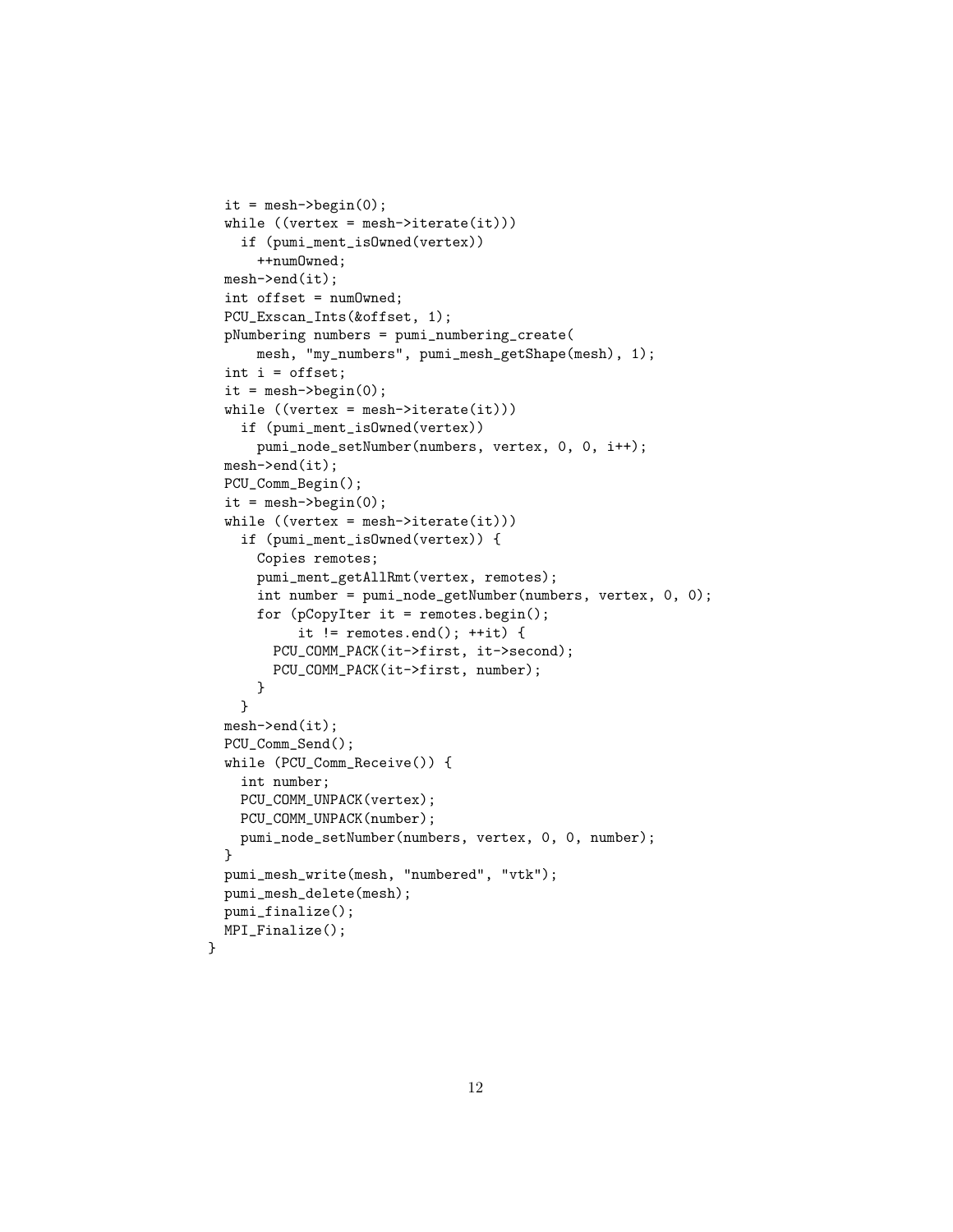#### 5.9 Migration

An additional topic of interest when dealing with parallel meshes is migration. In this case, that means the ability to send elements from one part to another. Since each part is controlled by a separate process, the process collects a list of elements which it wants to send and the destination parts to which it wants to send them. This "plan" is stored in an [Migration](http://scorec.rpi.edu/~seol/scorec/doxygen/classapf_1_1Migration.html) object. This object should be created like this:

#### Migration\* plan = new Migration(mesh);

Once the migration plan of elements to send from the local process is complete, it is given to the pumi mesh migrate function. All processes must call this function (it is collective, see Section [2\)](#page-1-1), even if they have nothing to send. This function will delete the plan, so users do not have to delete it themselves.

### <span id="page-12-0"></span>A Paraview

Paraview is program created by Kitware, Inc. which can visualize meshes and fields on meshes. It is the program of choice for viewing meshes created by the PUMI libraries. PUMI provides the function pumi mesh write in the [pumi.h](https://github.com/SCOREC/core/blob/master/pumi/pumi.h) header file. If this code is executed for a mesh distributed over two processes:

```
pumi_mesh_write(mesh, "output", "vtk");
```
It would create the folder output and files 0.vtu, 1.vtu, and output.pvtu. Opening the output.pvtu file in Paraview will show users the mesh.

By default, Paraview will just render the mesh in "Surface" mode. Changing this to "Surface with Edges" will outline each visible element, actually making the decomposition visible.

Also, the mesh by default is rendered in one "Solid Color". There should be other options corresponding to the fields and numberings that were on this mesh at the time of file writing. There is usually an "apf part" alternative for files written by PUMI, which allows users to see the parallel partitioning of the mesh in color.

When vertices are numbered, it may be useful to display their numbers. See Section [5.2](#page-5-0) for information on creating numberings. Right above the mesh viewing area there is a button to select nodes, you may also press the "D" key.

Click and drag to select all the nodes you want to display. Then go to View->Selection Display Inspector in the menu and click on the Point Labels options. There you can choose what to display. If you used Numbering properly, there should be an option with the same name that you gave to the numbering. Note that in some later versions of Paraview, there is a bug which displays all values as floating point numbers by default. If you are trying to